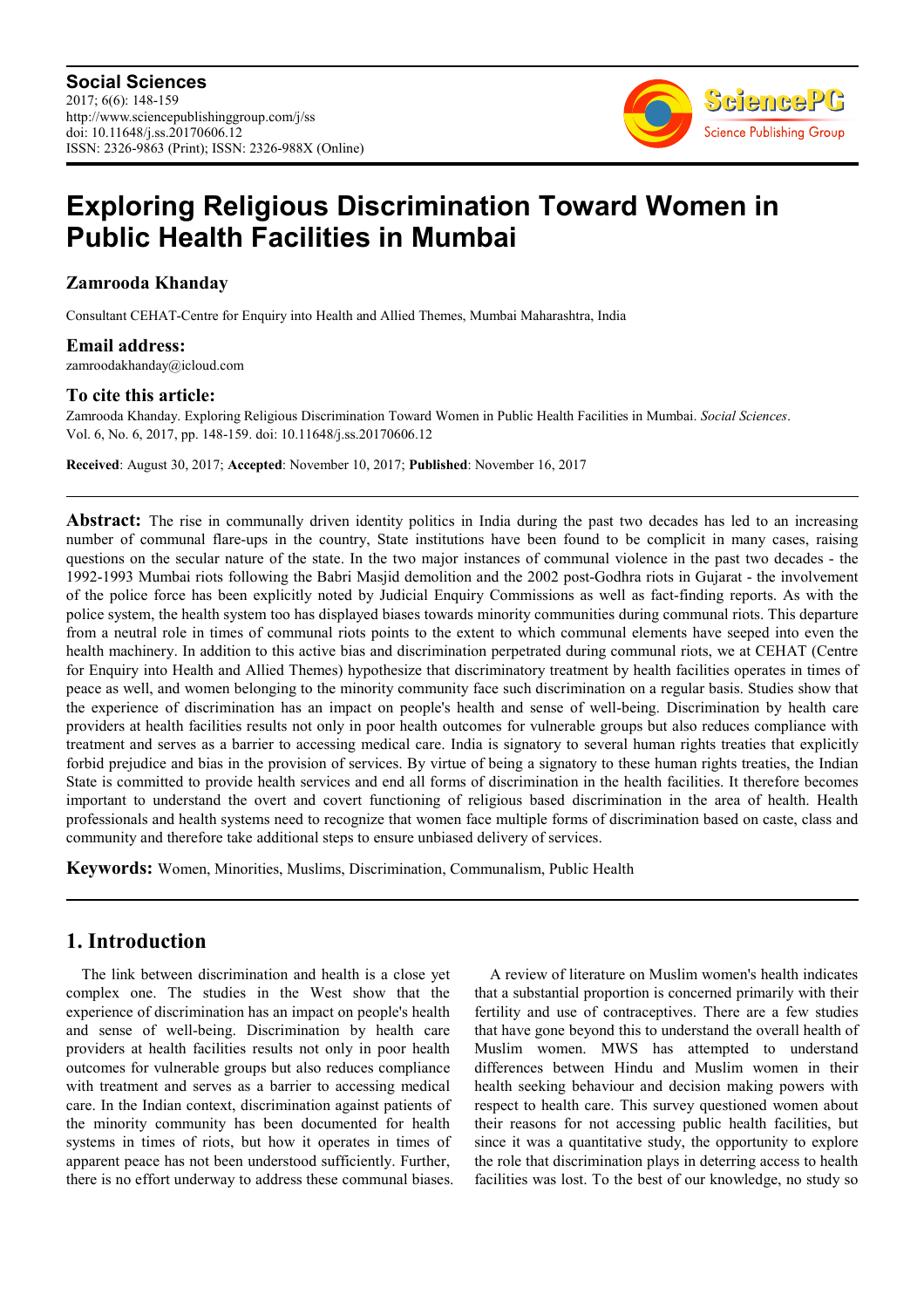far, has examined the way in which discrimination operates in patient provider interactions, and the role that biased behaviour plays in deterring access to public health facilities in times of peace.

CEHAT's experience of training health care providers on the issue of violence against women for the past eight years has revealed that communal biases exist among them. In 2001, when Dilaasa, a public hospital based crisis centre was initiated, exploratory formative research was carried out that sought to understand providers' perspectives towards domestic violence. This study revealed the biases and stereotypes that exist towards the Muslim and bhaiyya communities. The belief that domestic violence was more common among Muslims than among Hindus and that Muslims have big families because they are reluctant to use contraception was prevalent among providers.

As the communal undertones in the country gradually increase, it is of importance that we analyse how these processes play out in the utilization of public services for Muslim minorities. The manner in which communal discrimination from public health institutions operates at a micro level needs to be systematically studied so that appropriate measures may be taken to correct it and thereby improve the quality of services provided to Muslim women.

State institutions have been found to be complicit in many cases, raising questions on the secular nature of the state. In the two major instances of communal violence in the past two decades - the 1992-1993 Mumbai riots following the Babri Masjid demolition and the 2002 post-Godhra riots in Gujarat - the involvement of the police force has been explicitly noted by Judicial Enquiry Commissions as well as fact-finding reports. These include actively being part of the rioting mob, not taking action against rioters, refusal to register police complaints against rioters and even biased investigations. As with the police system, the health system too has displayed biases towards minority communities during communal riots. This departure from a neutral role in times of communal riots points to the extent to which communal elements have seeped into even the health machinery.

A report on the health situation following the Gujarat riots of 2002, [3] describes the lapse in the health professionals' role: It is apparent that while the hospitals have largely been non-discriminatory, they have been unable to mobilize support to protect their non-partisan and humanitarian role. [1] The nature of violence perpetrated against women in the riots and the impact of such violence on women cannot be overstated. Health professionals failed to perform their legal duties in a neutral manner, compromising the hope for justice for the victims. Reports have also highlighted the polarization that has occurred in the medical community as a result of a growing communal identity.

In addition to this active bias and discrimination perpetrated during communal riots, we at CEHAT hypothesize that discriminatory treatment by health facilities operates in times of peace as well, and women belonging to the minority community face such discrimination. CEHAT's [2] work with health care providers in the Municipal Corporation of Greater Mumbai (MCGM) has shown that health care providers do harbour communal biases and stereotypes related to the Muslim community. The Sachar Committee report, based on discussions with representatives from the Muslim community, has reported that Muslim women prefer not to access health facilities due to the unacceptable behaviour that they encounter. [3]

### **2. Methodology**

#### *2.1. Methodological Approach*

In an attempt to understand women's experience of religious prejudice during interactions with the health system and their perceptions of how religious identity affects the manner in which health care providers behave with them, we reviewed literature on racial discrimination in health services from the West. Studies have utilised both qualitative and quantitative methodologies to understand and measure discrimination.

In the Indian context, where so little is known about how religious discrimination operates in the patient-provider interaction, what was warranted was an exploratory study rather than one that measured discrimination. The methodology that allowed for this was a qualitative one. We were able to locate a few focus group and in-depth interview studies conducted with minority populations to understand whether they perceived discrimination in the health system, and why. Two focus group studies conducted by the Institute of Medicine and Kaiser Family Foundation are landmark studies in this regard. They chronicle African American and other minority women's experiences with health care providers and are able to portray what made them feel they were discriminated against. Benkert & Peters studied 20 African American women's experiences of racial prejudice in the health setting and explored ways of coping among them. [4] This study used an in-depth interview guide and employed a constructivist approach to understand how African American women perceived the way they were treated at health facilities. We felt that using such a qualitative method would provide the opportunity to delve into women's experiences and perceptions of discrimination and thus chose this over a quantitative approach.

#### *2.2. Religious Discrimination: Operationalization*

This study primarily focussed on studying discrimination on the basis of religion. It proceeded with the assumption that discrimination on the basis of gender and poverty exists in health facilities and that there is a need to go beyond this to study discrimination based only on religion. For this purpose, an effort was made to select two communities (Muslim and non-Muslim) as similar as possible in their socioeconomic status. An effort was made to match women of the two communities as closely as possible so that only religion separated them.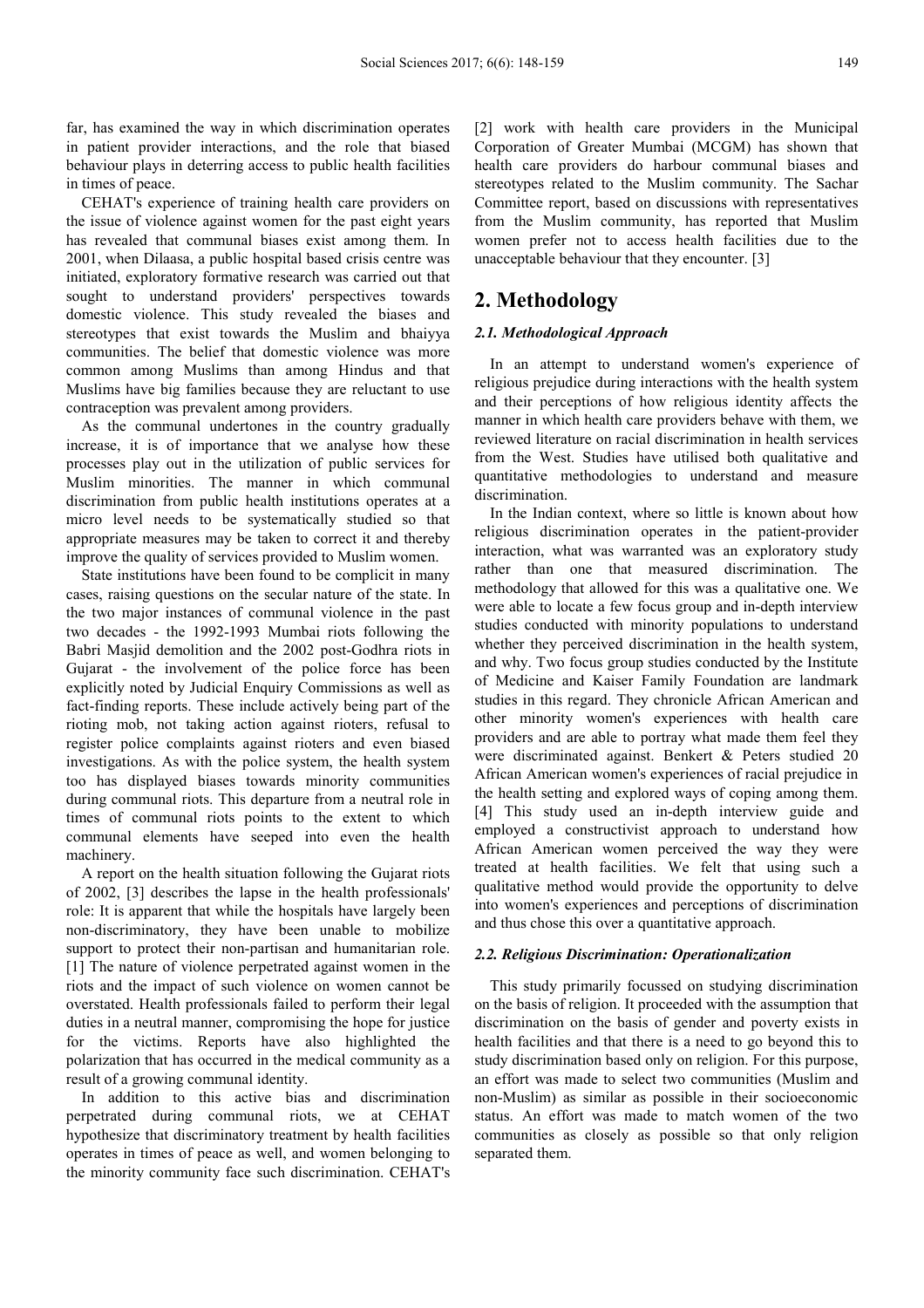#### *2.3. Selection of Research Area*

Various areas in Mumbai were explored where Muslims and non-Muslims lived in the same community, but in different pockets. Prominent organisations working in the areas were contacted and communities visited. A community in the western suburbs was finally selected due to its mixed population, as well as its proximity to public health facilities. Prior to fieldwork, the team contacted three different organisations working in the area of health and women's rights, to assess the feasibility of the study. These organisations ran Mahila Mandals (women's organisations) and other advocacy programs in the community and were able to help us mobilize participants for the study. They also played a role in helping us understand the area of study and the experiences of women in public health facilities, which were critical to developing the tool.

#### *2.4. Development of the Study Tool*

In the Indian context, because religious discrimination in the health facilities has not been systematically studied, the first task was to uncover the meaning of discrimination as would be understood by the community. Bedh bhav was the term closest to discrimination in Hindi. The next step was to figure how one could elicit/uncover discrimination at the health facilities. The most extreme violation would be denial of services by the health care providers or health facilities, based on religious identity. This extreme form, as we know from experience, is not how discrimination operates, at least in times of peace in the city of Mumbai. Another way to elicit discrimination would be to look at differences in treatment provided to patients based solely on their religious identity. Such differences would be impossible to capture because of poor record-keeping in the Indian context. What we needed to depend on therefore, was women's reports of their experiences of discrimination.

The team carried out an exercise on deconstructing discrimination. Health care providers from the public health system who have been sensitized to the issue of communalism were spoken to, to understand the biases that health care providers tend to harbour towards religious minorities, and how these are demonstrated in interactions with patients. We also interacted with community based organisations working in Muslim communities, to understand the kinds of problems that women from their communities faced when they accessed public health facilities. Based on these conversations and our own understanding, a guide was developed for deconstructing discrimination.

#### *2.5. Methods of Data Collection*

Focus Group Discussions, In-depth Interviews and Key Informant Interviews were used as tools for data collection in this study.

#### *2.6. Research Objectives*

To conduct an exploratory study to understand:

1. The nature of discrimination in health facilities/the nature of religious discrimination in health facilities

2. How Muslim women experience discrimination in health facilities

3. How discrimination faced by Muslim women influences their utilization of health services.

## **3. Rise of Communalism in Indian Society**

The very origin of the modern Indian State is marred by the occurrence of communal riots. Massive communal riots that broke out post-partition claimed 2 million lives and around 12-14 million people were forcibly driven from their homes. Millions of Muslims were driven out of India, and Hindus and Sikhs from Pakistan, in the violent exchange between the newly formed independent states of India and Pakistan. Post- independence, riots have occurred across the country, although their character has changed. [5] Tracing the history of communal disturbance in India, eminent journalist Kuldip Nayar, has recorded 5,000 such occurrences till 1980. [6] He remarks that communal disturbances have been taking place unabated and are acquiring greater ferocity. Commenting on the change of nature of communal riots in India, A. R. Desai states that during the 1950s communal riots were more a result of sudden outbursts of group violence. [7] From the 1960s they were more systematically engineered. The numbers of lives lost have been increasing. The decade 1950-60s witnessed a death toll of 316, while 301 people died in communal riots in 1967; 1969- 1970 alone saw a death toll of above 800 people. Eminent writers and journalist note that not only was the death toll rising but increasingly the majority of people dying were Muslims and also the destruction of property was more of Muslims than of Hindus. [7] This trend has continued and the worst was the 2002 Gujarat riots which according to an official estimate, saw the killing of 1044 people - 790 Muslims and 254 Hindus including those killed in the Godhra train fire. Another 223 people were reported missing, 2,548 injured, 919 women widowed and 606 children orphaned. About 100,000 Muslims and 40,000 Hindus were in relief camps. [8]

Another trend noted during the riots has been the active connivance or passive inaction of the State, specifically the police force. During riots, the police have failed to do their duty in registering cases against offenders and protecting victims. Referring to the role of the police in the 1992-93 riots in Mumbai, the Sri Krishna Commission Report notes, The bias of policemen was seen in the active connivance of police constables with the rioting Hindu mobs, on occasions, with their adopting the role of passive on-lookers on occasions, and, finally, their lack of enthusiasm in registering offenses against Hindus even when the accused was clearly identified. [9]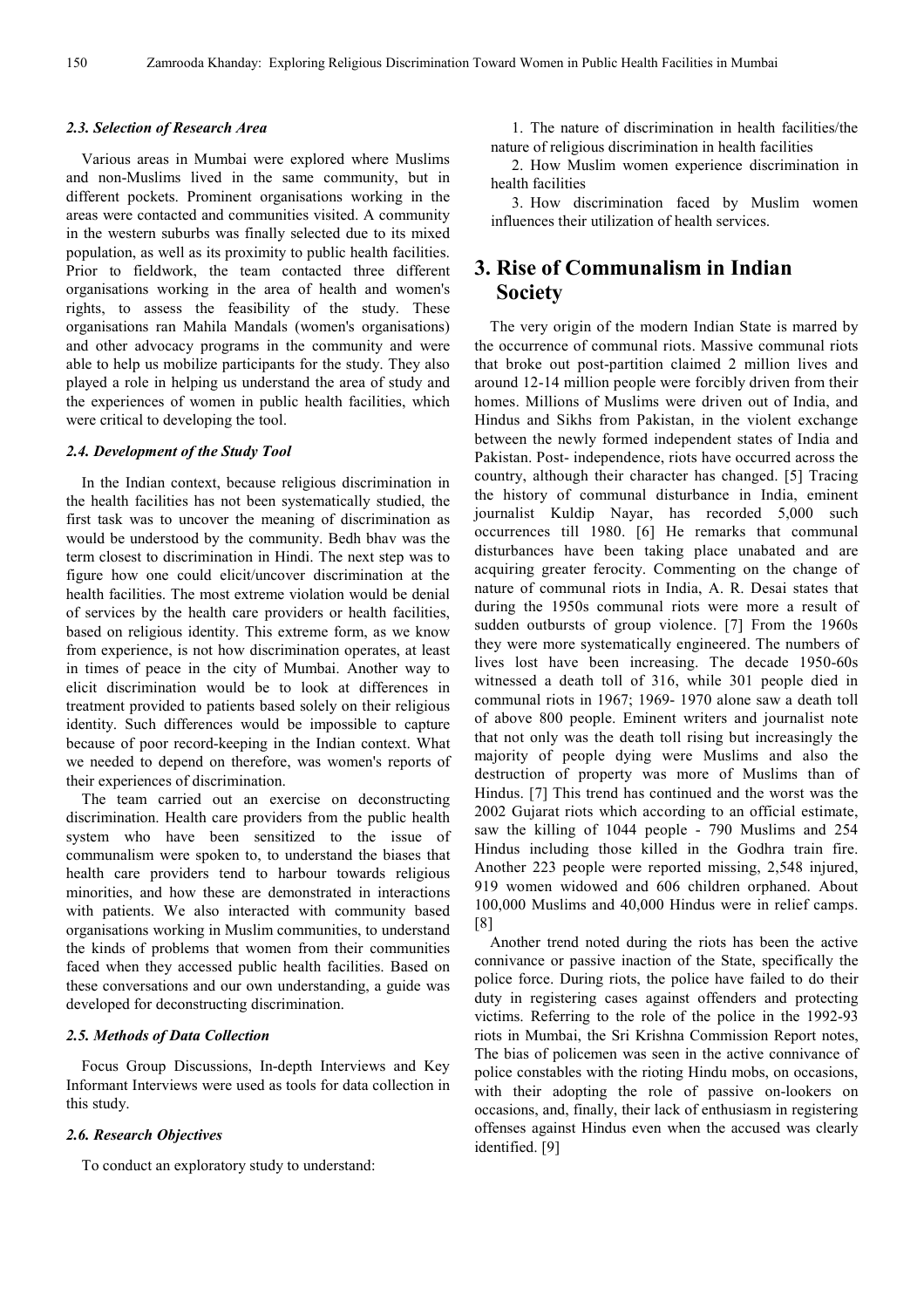## **4. Review of Literature**

#### *4.1. Rise of Communalism and Ghettoization in Mumbai*

Muslims have lived in Mumbai for about 700 years. Currently, about 17 per cent of Greater Mumbai's 12 million population is Muslim, who have come from various parts of the country, particularly from the Konkan coast, Gujarat, Uttar Pradesh, Bihar, the Deccan, and Kerala. Historically, much like other communities in Mumbai, Muslims too have tended to live in enclaves. However, many also lived in mixed housing colonies and settlements. [10] Poor Muslims, who form a substantial percentage of the city's slum population, lived in mixed slums and shantytowns in Dharavi, Govandi, Behrampada and Cheetah camp.

However, after the riots of 1992-93 in which over a thousand people, mainly Muslims, were killed in mob rioting and by the police, the city's social geography underwent a radical change. The feeling of extreme insecurity following the riots resulted in the exodus of Muslims from mixed communities into homogenous ghettoes. Members of the minority community moved into groups where their community predominated, particularly safe areas where riots did not take place, in order to gain a sense of security after the State failed to protect them. This uprooting took place mostly from the border areas between Hindu and Muslim localities to the inner areas of the community that were perceived to be safer. There was also an influx of Muslim families from other parts of the city into these areas. Aside from the thousands of Muslims who left the city never to return, other Muslims, so also Hindus, who lived in mixed areas or housing colonies where they were in substantially smaller numbers consciously chose to move to neighbourhoods dominated by their community in order to feel more physically secure. Some moved into the already dense Muslim dominated neighbourhoods of south and central Mumbai - Nagpada, Madanpura and Bhendi Bazaar others moved outwards to Jogeshwari (west), Curl, Melvin (Malad) and Govandi. Middle-class Muslims were attracted to the Millat Nagar complex in Andheri West, while poorer Muslims sought refuge in the Bharat Nagar slums in Bandra East. Still others went to live in the extended suburbs of Mira Road in north-west Mumbai and Mumbra in Thane district [19]. Deosthali and Madhiwalla, stated that there was a continuous influx of people into a Muslim dominated area in Kurla because this area remained unharmed during the riots. Although Kurla was largely affected, this particular area maintained peace. Safety was a major reason for choosing this area for settlement by the communities. [11]

It should have been the responsibility of the State to try to reinstate the faith of the minority community in its institutions after such gruesome communal riots, but it has failed miserably in this regard by allowing such segregation to take place, and more by failing to provide adequate infrastructure and services such as health care, sanitation and education. Despite the conditions of extreme squalor and the negative impact that ghettoization has on their economy, Muslims continue to live in these areas because of the feeling

of insecurity and lack of faith in the State to protect them.

Connecting the present with the past, in her preface, the M. Mennon observes: Today it is common to hear the word ghetto and to think of Muslims as the other and terrorists; in fact, many Muslims are denied jobs because of who they are; for them jobs are hard to come by and a sense of alienation is evident. The popular perception about Muslims is that all Muslims are not terrorists but all terrorists are Muslims. The situation has become worse after the Babri Masjid demolition and the riots in Mumbai in 1992-93—the worst it has possibly ever seen. [12]

Further discussing the impacts of displacement, Menon observes, Living in a ghetto, often not out of choice, in that sense, has narrowed their focus, restricted their aspirations, and created a longing of the life they once knew…They live up with a split image of the city—one that existed in the past, which now only exists in their imagery and reality of the present. And the biggest loss in these violence, after losing loved ones and trust over 'another' community, is the loss of livelihood. Moving to a ghetto for safety reasons has also led to the community being further marginalized. Perceptions about Muslims have changed and often those in jobs face some kind of discrimination. Those who move to ghettos often feel this more than the others.

#### *4.2. Muslim Women and Communalism*

In the context of communalism, because religious identity takes precedence over other identities, struggle for women's rights becomes difficult, larger problems of the community become more important than internal problems of women. Chhachhi in her paper, Forced identities: the state, communalism, fundamentalism and women in India, uses the examples of the well known Shah Bano case and the unwavering defence of widow immolation by right-wing Hindu parties to illustrate how women's rights become the political battleground for communal wars. She points to how women's bodies are considered repositories of communal identity and how the inability to protect them becomes a matter of shame for the community involved. [13]

It is for this reason that in the frequent and intense communal riots in recent years, women have systematically been targeted and become victims of sexual violence. The intensely patriarchal communal ideology portrays them as the bearers of honour of a particular group. In addition to the short-term impact of riots on life, physical health, psychological well-being and disruption of life, the long term consequences for women are even more debilitating. The International Initiative for Justice (IIJ) report describes the restrictions placed on women's mobility after the riots in Gujarat in 2002, which hampered their access to employment, education and participation in public life. The report summarizes the impact, Right-wing politics thus not only directly attacks and marginalizes those considered as the other, but also forecloses all spaces for demands from those marginalized within the other communities.

Although communities ghettoize in order to gain a sense of security, the impact on women is highly deleterious. Safe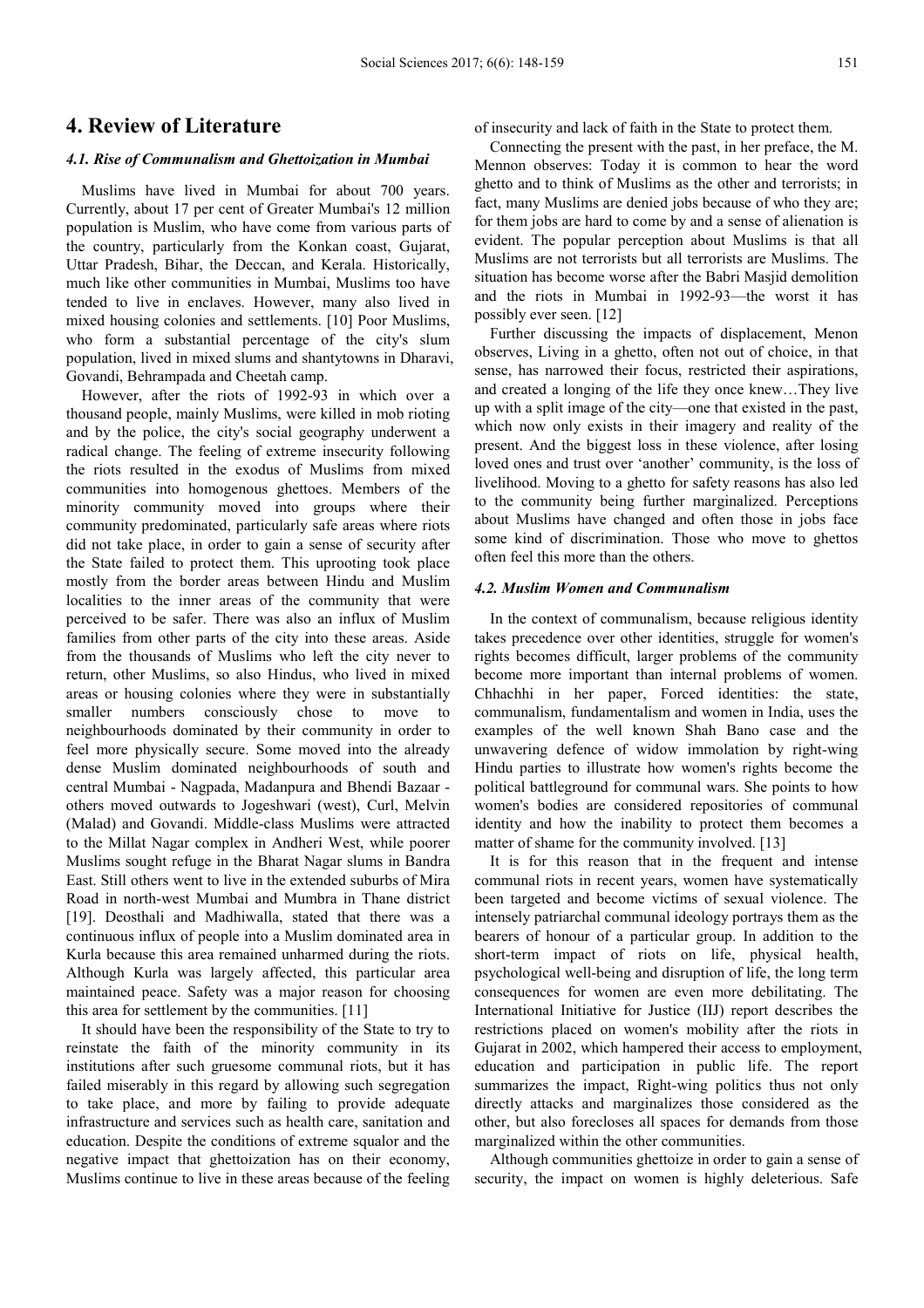spaces for women get redefined as those within the ghetto. One study conducted in Jogeshwari (east), a suburb of Mumbai looked at the phenomenon of ghettoization following riots that occurred in this area in the 1990s [14]. Nearly 72 persons who had migrated as a result of the riots were interviewed in order to understand how dispossession impacts the lives of those affected. As far as the impact on women is concerned, the study found that the fear psychosis caused by communal riots put further restrictions on women's mobility. This often resulted in girls being taken out of school if it required for them to go beyond the boundaries of the ghetto. It also puts a dual burden on Muslim women - in addition to their struggle for gender equity within their communities, they now have to deal with the struggle for rights as minorities.

#### *4.3. Muslim Women and Health*

A majority of the academic discourse on Muslim women's health concerns itself with their fertility. Much of this literature is based on analysis of secondary data and suggests that religious beliefs of Muslims forbid the use of contraception, which accounts for their high fertility rate. However, research and commentaries published in the last decade have rigorously studied the reasons for low use of contraceptives among Muslims and found that it can be attributed to non-availability of the preferred method of contraception, insecurities related to the minority status of Muslims and lack of information regarding methods of contraception.

In recent times, their have been two large studies that have gone beyond Muslim women's fertility to study the health conditions of Muslims. The first of these is the Rajinder Sachar Committee [2] and the second is the Muslim Women's Survey. [15] The Sachar Committee report showed that the availability of medical facilities in the village (a health sub- centre, dispensary or primary health centre) reduced with a rise in the proportion of Muslims, particularly in larger villages. According to the report, of all the villages without medical facilities, 16 per cent are located in Muslim concentrated areas. When stratified by the state, it is seen that the infrastructural conditions of Muslim concentrated villages are not much worse than the others, but the fact that states with poor infrastructure such as Assam, Uttar Pradesh, Bihar and Jharkhand have a large Muslim population indicates that a large proportion of the community does not have access to such infrastructure. Similarly, MWS with reference to access to basic amenities states, Clearly, there are disparities in access to services and programmes along rural and urban lines and possibly along socio-economic status and community lines, reflecting discrimination in their provision on the basis of caste and religion.

While there is a general lack of health facilities and other infrastructure available to Muslims in rural areas and some urban areas such as ghettos, in most urban areas, it is the accessibility to these services that is difficult. Accessibility has various dimensions, which include physical accessibility, economic accessibility, non-discrimination and information

accessibility. Both mobility of women and their decision making power in the household contribute to whether they can access health services. Studies exploring the utilization of health services have suggested that the inability to travel alone, purdah restrictions and the opportunity costs of time taken to travel to the facility are significant predictors of poor utilization among Muslim women. [16]The MWS found that the most important reason for Muslim women not going to the health center was the distance, followed by lack of adequate facilities. The two factors that get highlighted even more with ghettoisation of communities as has happened in Mumbai.

#### *4.4. Discrimination in Health Facilities*

There is little information about the kind of discrimination that Muslim women encounter at the health system in times of peace, but fact-finding reports from riot investigations have highlighted certain aspects. A report on the public health situation after the 2002 riots in Gujarat found that Muslim patients were targeted in health institutions by mobs, injured patients were not allowed to enter the gates and their relatives were terrorized. [1] The report mentions that cases of sexual assault were not registered by doctors even when there were obvious signs of the same. Post mortems were often not done and when they were, they failed to note injuries caused due to police firing. Dying declarations were also not recorded. All these failures on the part of the health system left victims with no evidence to seek justice.

Renu Khanna writing on the Godhra riots states that past incidents of attacks on Muslim patients in certain hospitals deterred Muslims from accessing those hospitals. Given the climate of insecurity, hospitals took certain measures to deal with the situation, such as discharging Muslim patients prematurely, segregating patients based on community and providing leave to staff from the minority community. These measures might have been taken in good faith, yet the reports point out that it may threaten the secular character of health institutions and lead to accentuation of polarization within the profession. [17] In such a scenario, doctors failed to perform their ethical duty and maintain medical neutrality. This must be viewed seriously by the profession.

What the report highlights is the polarization that has occurred within the medical profession as well as among the voluntary agencies providing health care. It was largely Muslim doctors and organizations that responded to the needs of the victims, quite unlike the numerous relief efforts that were initiated following the earthquake in Kutch in January 2001. At the same time, doctors and other health professionals, who were members of the VHP, also participated in the violence against Muslims. These professionals have neither been questioned nor booked for their involvement in such violence. The report notes that the manner in which segregation of health professionals took place along religious lines is worrying, particularly when there has been no attempt to reinforce the values of neutrality against communal ones.

In India, the discrimination encountered by Muslim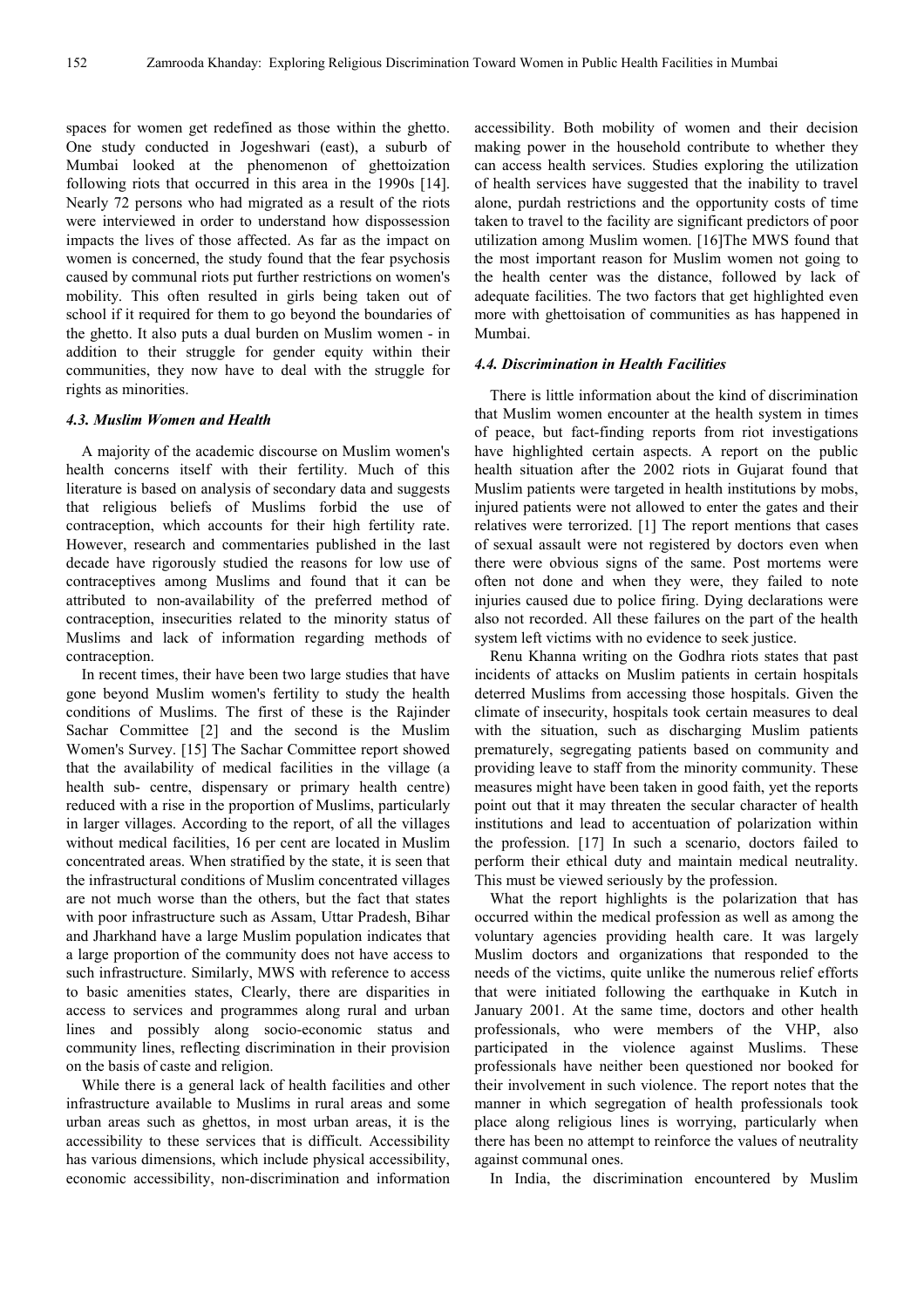women from health professionals has been mentioned in the Sachar Committee Report. The report states that Muslim women are deterred from accessing public health institutions because of the unacceptable behaviour that they encounter. [3] It further states that due to this discrimination, they prefer going to providers from their own community, even if they are not suitably qualified, and end up receiving substandard treatment. It also pointed out that Muslim women wearing the burqa feel that they are not treated well in public facilities such as hospitals, schools and public transport. These statements are based on discussions with various representatives of Muslim communities across the country.

The fact that health professionals discriminate against minorities in times of peace, this is indeed possible given the nature of communalization in society as a whole. Such discrimination (based on race and ethnicity) has extensively been documented in the West in recent times. For instance, a report by the Institute of Medicine in 2002 found that racial and ethnic minorities tend to receive sub-standard treatment as compared to whites for a large spectrum of chronic and infectious diseases, even after adjusting for socioeconomic factors, type of insurance coverage and type of clinical setting (private, public, teaching or non-teaching). Similarly, another systematic review conducted by Physicians for Human Rights in 2003 found that the quality of treatment provided to racial and ethnic minorities is inferior to that provided to whites. [18] Both reports have attributed the disparities to systemic problems, biases and stereotyping prevalent among health care providers and certain patient factors such as culturally held beliefs, lack of trust in health facilities and physicians, and reduced satisfaction with treatment provided.

In order to tackle the problems rooted in biases of health care providers, the United States as well as other countries in the European Union have instituted cultural competence trainings into their syllabi in order to make health professionals more accessible to minority populations. In Europe too, such problems have been recognized and attempts made to correct them. The European Union Against Racism, in a seminar in 2005 made several recommendations to eliminate discrimination in health facilities, including the fact that health care providers must be educated to understand such discrimination, male and female doctors should be present in all facilities, hospitals must be aware of dietary guidance and they should not have religious symbols. In the Indian context however, even though some evidence does exist about communal attitudes among providers, no effort has been made to study it in detail, nor address it through interventions.

The literature cited above provides a picture of the relationship between communalism and women's status and health, and this is the conceptual framework in which we place this study. Rising communalism in society has affected the status of Muslim women and has also had an impact on how health systems respond to Muslims in times of active conflict. However, how this operates in times of peace is what this study seeks to explore.

# **5. Discussion on Women's Experience in Public Health Facilities and Discrimination Based on Religion and Region**

It is worth noting that both Muslim as well as non-Muslim women perceived the public health facilities to be unfriendly and hostile, owing to the fact that they were free services. Private facilities, on the other hand, were said to be better because they were paid for. When asked if they were treated differently from others, it was interesting to note that both Muslim as well as some non-Muslim women perceived being treated differently. While this was expected in the case of Muslim women due to religious discrimination, among non-Muslim women such sentiments were expressed by women from the migrant Kaj community. This suggests that in addition to the religious bias in the way health care providers deal with patients, there also seems to be regional differentiation.

All women were very emotional and angryry while sharing their experiences in public health facilities. They were either extremely loud while talking about their experiences or they would become inaudible - an indication of their emotions. The anger was especially directed towards the staff of the hospital like the nurses, the ayabais and the ward-boys. The women were mostly forgiving towards the doctors. They spoke about the rude behaviour of the staff towards them. The corruption and the favouritism that existed in the hospitals overall and specifically in the labour wards. The prevalent abuse in the labour wards were that they were made to clean floors, physical and verbal abuse, no privacy, denial of treatment/delay in treatment, unavailability of medicines, behaving badly towards accompanying persons etc.

### *5.1. Abuse in Labour Ward-Made to Clean Floors, Physical and Verbal Abuse, No Privacy*

Women across communities revealed the cruel and inhuman ways in which they had been treated or had seen others being treated in the labour ward in public hospitals. The class four employees, ayabais, verbally and physically abused women while they were in labour. Verbal abuse included derogatory remarks, abusive language and comments on sexuality. Comments on women's character and sexuality were passed with an intention to discourage reproduction. Such comments were targeted at all women, both Muslim and non-Muslim, while the remarks on the former referred specifically to their religion. This can be attributed to the reproductive notions/bias against Muslims that exist in society and find their way into health facilities as well.

This bias took different forms. Pregnant women were often made to clean dirty floors and were not offered water. During recovery, patients were asked to clean their utensils without concern for their health.

Women were slapped on their thighs and across their faces to stop them from screaming or doing anything else that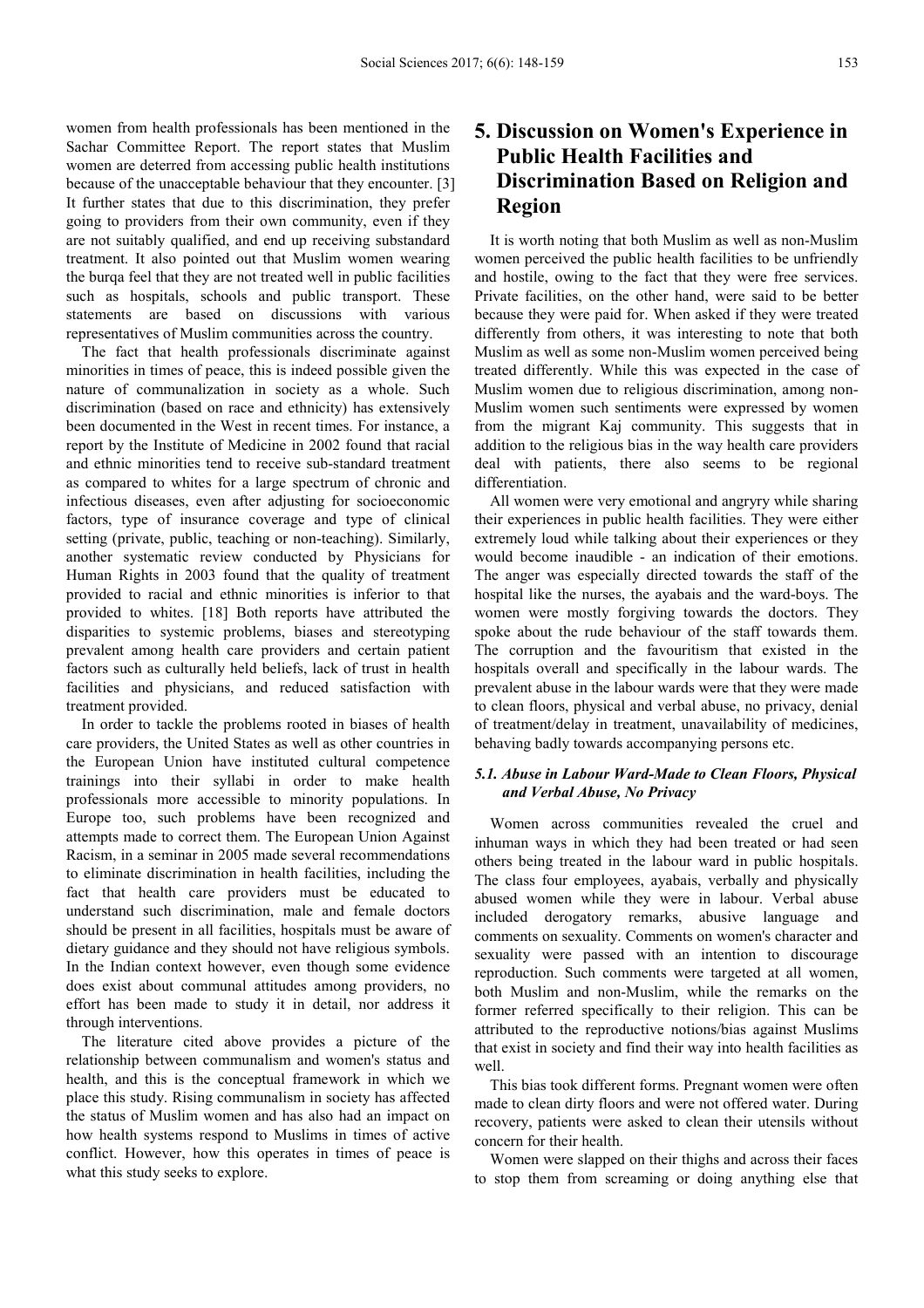inconvenienced the ayabais. The doctors too ignored such abuse. That this form of abuse has been continuing for generations is evident from the experiences that both older women and women of the present generation shared. However, women distinguished between those women who faced abuse and those who did not. Women facing physical and verbal abuse were necessarily those women who screamed out loud while in labour. Some women, having seen the horrific nature of ayabais, refrained from making any noise and therefore escaped abuse. What is more disturbing to women about such experiences is the presence of male doctors/ward boys; they felt humiliated because they had been shamed in front of the opposite sex. The experience of abuse revolves around pregnancy or reproduction reflecting on the gendered nature of such experiences.

One must consider that experience of such abuse has resulted in women having pulled out of a public health facility while others continued to negotiate. Muslim women and women from the Kaj community who experience abuse at present, are those whose families cannot afford deliveries in a private facility. They are also the women who have accepted the reality by telling themselves that the abuse is only going to last a few days, so they may as well bear with it.

Women spoke about the positioning of the beds in the labour ward and the lack of curtains or the lack of usage of the provided curtains. Women often mentioned how they were all lying there facing one another in bare minimums without the curtains drawn to give them some sense of privacy. Women found this very humiliating as not only were they just left there but also they were in full view of whoever passed through the ward. They found it highly objectionable because there were ward boys and doctors on rounds and anyone could see them lying there. Clearly this was not so for women accessing private facilities.

Women across communities revealed the cruel and inhuman ways in which they had been treated or had seen others being treated in the labour ward in public hospitals. The class four employees, ayabais, verbally and physically abused women while they were in labour. Verbal abuse included derogatory remarks, abusive language and comments on sexuality. Comments on women's character and sexuality were passed with an intention to discourage reproduction. Such comments were targeted at all women, both Muslim and non-Muslim, while the remarks on the former referred specifically to their religion. This can be attributed to the reproductive notions/bias against Muslims that exist in society and find their way into health facilities as well.

This bias took different forms. Pregnant women were often made to clean dirty floors and were not offered water. During recovery, patients were asked to clean their utensils without concern for their health.

Women were slapped on their thighs and across their faces to stop them from screaming or doing anything else that inconvenienced the ayabais. The doctors too ignored such abuse. That this form of abuse has been continuing for generations is evident from the experiences that both older women and women of the present generation shared. However, women distinguished between those women who faced abuse and those who did not. Women facing physical and verbal abuse were necessarily those women who screamed out loud while in labour. Some women, having seen the horrific nature of ayabais, refrained from making any noise and therefore escaped abuse. What is more disturbing to women about such experiences is the presence of male doctors/ward boys; they felt humiliated because they had been shamed in front of the opposite sex. The experience of abuse revolves around pregnancy or reproduction reflecting on the gendered nature of such experiences.

One must consider that experience of such abuse has resulted in women having pulled out of a public health facility while others continued to negotiate. Muslim women and women from the Kaj community who experience abuse at present, are those whose families cannot afford deliveries in a private facility. They are also the women who have accepted the reality by telling themselves that the abuse is only going to last a few days, so they may as well bear with it.

Women spoke about the positioning of the beds in the labour ward and the lack of curtains or the lack of usage of the provided curtains. Women often mentioned how they were all lying there facing one another in bare minimums without the curtains drawn to give them some sense of privacy. Women found this very humiliating as not only were they just left there but also they were in full view of whoever passed through the ward. They found it highly objectionable because there were ward boys and doctors on rounds and anyone could see them lying there. Clearly this was not so for women accessing private facilities.

#### *5.2. Discriminatory Behaviour Specifically Directed at Muslim Women*

The first thing that the Muslim women said while talking about the differential treatment in the hospitals was the fact that the medical staff got irritated looking at them and their naqaab. Musalman ko dekhe ke aisa lagta hai shaayad unko chidh hoti, aisa lagta hai. They further felt that the moment the hospital staff sees a woman in a burqa they start behaving differently, they become difficult with them. Burkha dekhte hai to jyaada hi natak karte hai (they make a fuss the minute they see a burqa).

1. Asked to remove veil even before their turn for examination

The insensitivity of the medical staff toward Muslim women came through very clearly when women spoke of the fact that they were asked to remove their burqa even while they were waiting their turn to be examined. Women clearly stated that they understood the need to remove the burqa during examination, yet they did not understand the need to remove it before their turn with the doctors. They felt humiliated. Muslim women normally are uncomfortable removing their veil in front of strangers and would prefer to keep it on till their turn came. Further, Muslim women waiting for a gynaecological check up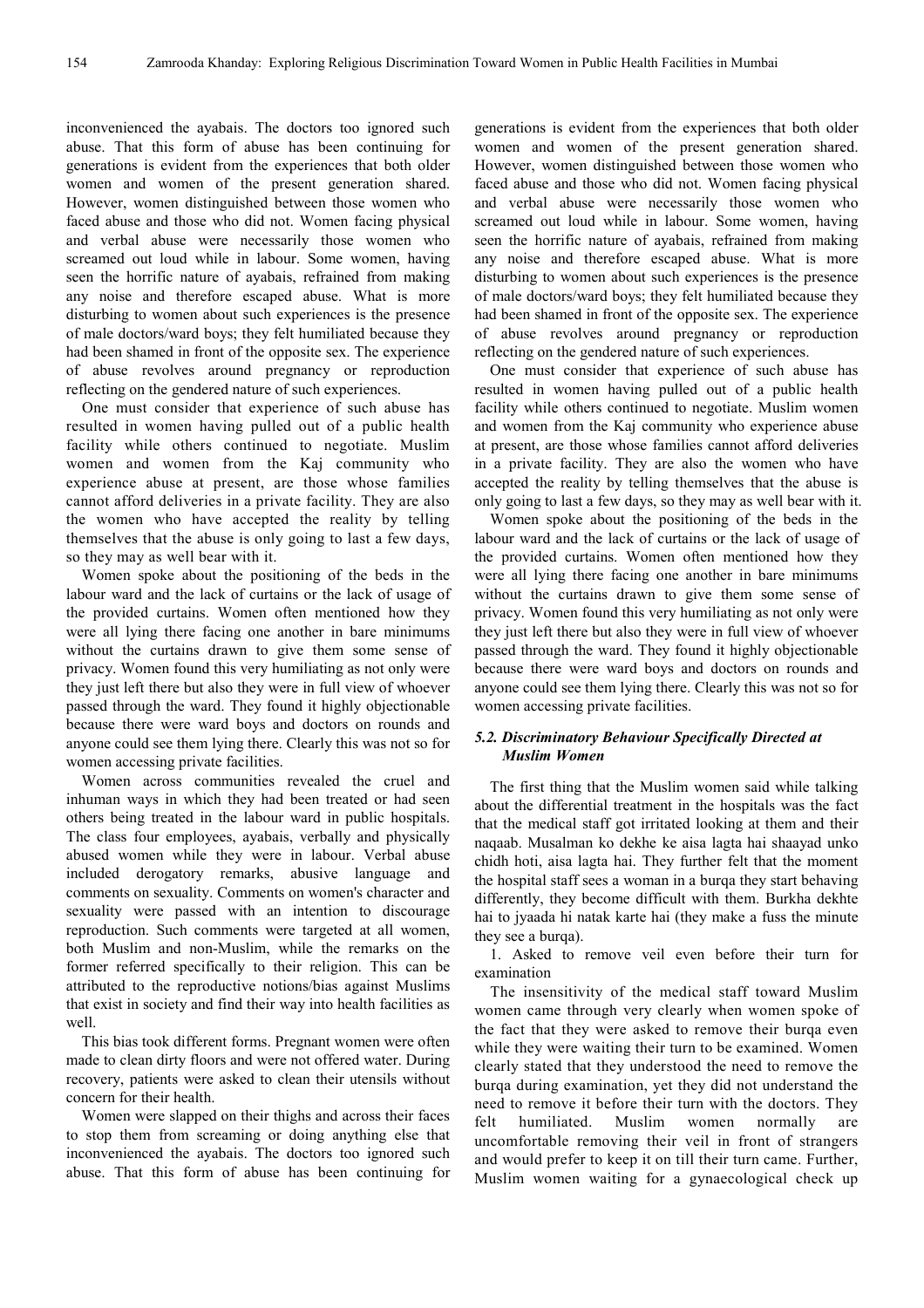found it highly objectionable that they were asked to remove their salwar (trousers) in the waiting room much before their turn. They found this extremely humiliating, especially as the non-Muslim women did not have to go through this exercise as they were wearing sarees. The women said that no one knew how long it would take for their turn and yet they are asked to remove their trousers and sit semi-naked in front of all kinds of people (including ward boys and male doctors) walking in and out of the waiting rooms.

When I went for my first delivery to the public hospital I did not know of anything. I was new and it was the first time. I went in for my check-up. In the women's' waiting room we were asked to take off our salwars. There was still a lot of time for my appointment. I did not feel comfortable taking off my clothes and sitting there naked in front of everyone. There were people walking in and out of the room. I requested the nurse but she was rude and said if you don't want to take your clothes off then go home. I did not know what to do. I was very shy and then I walked out and told my husband that I did not want to go back to that hospital. We went to a private doctor for checkups.

2. Taunted as dramatic women because of inhibitions to remove burqa

When women found it difficult to comply on occasion, they were taunted for being too dramatic (boltay hain ke Musalman bai natak kartey hai). Women expressed that they were not trying to be difficult, but they felt that removing the veil at the doorstep made them uncomfortable and that the staff was doing it to harass them. The staff was unable to appreciate their inhibitions in taking off the burqa, that their culture was different, and the women found this behaviour insensitive. We will remove it when it is our turn. But the ayabais often start shouting at us and ask us to remove it the minute we enter the facility. And if we do not listen then they ask us to leave the facility.

3. Biases that Burqa clad Women steal Children

Recently, women are being made to take off the burqa at the gate of the hospital as there have been incidents of children being stolen. This has been used against Muslim women consistently, which hurt them as they were looked at with suspicion all the time, despite the fact that they were in the hospital to seek care.

They look at the veil and they make a face; feel irritated. They feel that we are dirty underneath the veil. Ask us to remove it the minute we enter the hospital. Nowadays, in certain hospitals, they do not allow women with veils. They say women in veil steal children. Someone may have done it, but is it right to label the entire community because of one act?

Both the communities seemed to put in an effort to merge with the larger population. The fact that most of the experiences of discrimination came from women in burqas or women in ghunghats, shows that as long as one is not able to identify a person by her appearance, she does not face unpleasant experiences.

4. Stereotypical Remarks

Muslim women often spoke about the various stereotypes that health care providers harbour about them, which were dehumanizing. The Muslim women felt that the staff seemed to be judging them on the basis of their preconceived notions, that Muslims are dirty, uneducated, violent and have a number of children. How these stereotypes are expressed are discussed in detail below:

There is a common stereotype of Muslims in Mumbai that they are uneducated and poor, and the health care providers harbour them too. Women reported that they often heard statements like where do these people come from; they have nowhere to go and so they come here. Muslim women stated that the reason they were accessing public health facilities was that they were poor and could not afford a better place. No rich person comes to PHFs. But there was no need for the staff to humiliate them on the basis of their financial conditions and ill-treat them.

At no point did the non Muslim respondent mention this.

That Muslim women have a high fertility was the other most prevalent stereotype that they encountered. They reported that when they reached the public hospital for deliveries, they were always doubted upon on the number of children they had. Deliveries in PHFs cost very minimal especially the first two, after which one has to pay for a delivery. The bias that the hospital staff carry, is that Muslim women lie about the number of children they have to avail themselves of labour facilities at a low cost.

Again a point never mentioned by non-Muslim respondents. What is interesting here is that there are enough and more non-muslim women with more than two children and numerous Muslim women with two or less than two children, yet it is only the Muslim respondent who mentioned this and mentioned it repeatedly!

Muslim women stated that some women may have to do so because of financial constraints. Often this is done to save them the extra charges they have to pay for having more than two children and also to save themselves from hearing the derogatory remarks by the staff. But even if it was the woman's first delivery, she was subject to the same taunts and abuses by the staff. The staff further taunted them that they enjoyed themselves while having sex and now at the time of delivery they were screaming. They clearly stated that a lot of non-Muslim women had more than two children but felt it was unfair on the part of the staff to make general derogatory comments.

5. Use of derogatory Labels to refer to Muslims

Muslim women were acutely aware of the derogatory labels that were used to refer to them. They were labelled as trouble makers and fighters (ladaku aurat) and often called landiya baika, meaning wife of a circumcised man. The sexual connotations of such labels are quite evident, particularly when they are used in labour rooms. Women found such behaviour extremely embarrassing and humiliating. They could not understand the need to be addressed in a manner that was so derogatory to a community. The question often asked was, why could they not be addressed in a manner similar to the other female patients in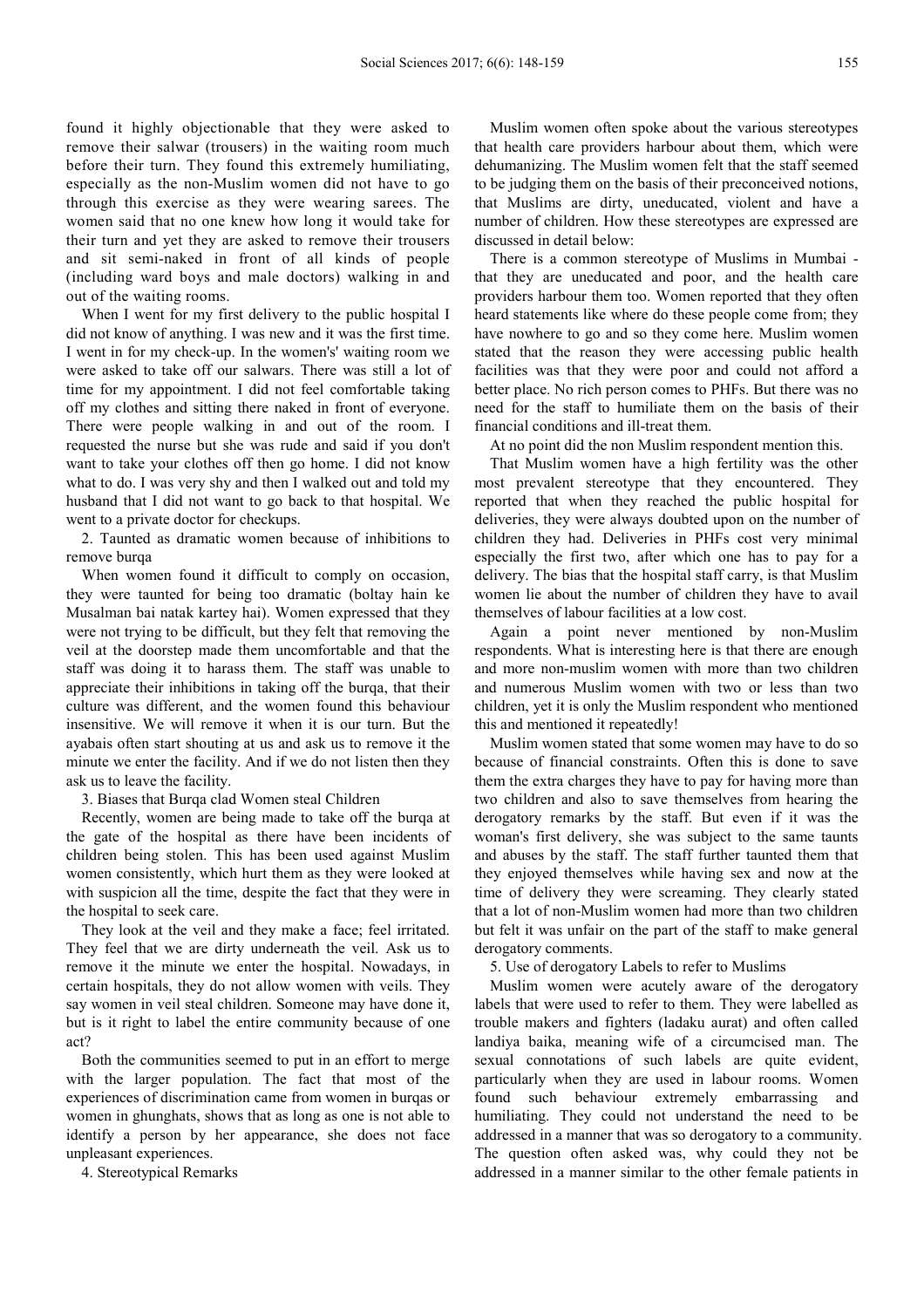the hospitals? What made the staff so hostile towards them?

Women stated that they were referred to as Musalmaan Aurat which was used to single them out and isolate them on purpose. They said that the tone used was one of ridicule or malice. The Muslim women objected to this as they did not like being singled out as Musalmaan and said that they would like to be treated like the rest of the women visiting the hospital.

They look at us and say Musalmaan bai troubles us a lot. All people in the hospital are under pressure and tend to be a little rude. But why isolate us? Why are we picked on? Not all of us are the same.

6. Refusal to understand and comprehend Urdu Names

Muslim women also expressed their concern over the fact that the staff in public hospitals are not able to understand and write their names correctly. Clerical errors during registrations at the public health facility (PHF) were often mentioned by Muslim women. Correcting names during registration seems to have become a norm with them. As stated by them, they are extremely vigilant during the registrations as one mistake can lead them to a lot of hardships. As one woman explained, When I gave my husband's name for registration instead of Kareem they wrote Kishore. If I had not been careful I would have got the papers in the wrong name. The Muslim women defended the hospital staff sitting at the registration counter, by justifying the difference between their languages and Urdu, which was different in pronunciation and had many alphabets not found either in Hindi or Marathi. But it brought about a sense of feeling like an outsider. The fact remains that Muslims have been visiting these facilities for generations and the staff has not managed to get used to the names.

#### *5.3. Reactions of Women to Bad Behaviour*

Marginalisation and Discrimination was further expressed between Muslim and non-Muslim women's articulation of how they reacted to the bad behaviour encountered at the health facility. The feeling of entitlement was clearly missing within the Muslim women.

Among non-Muslim women, and even the minority community among them, the reaction to bad behaviour was that of anger and disgust. They questioned the behaviour of providers, stating that the providers did not have the right to treat them with disdain even if they were poor. Women demanded that the poor had the right to avail themselves of government health services and that they should not be discriminated against because of their economic status. Some have confronted a nurse if she was harsh with the patient while administering an injection and have told the staff to provide proper and timely services to patients and call the doctor. They have asserted their rights by saying that HCPs are paid for their services and that they must talk to the patients and their attendants in a decent manner. Women shared that they have confronted doctors for undue delay in treatment and for not explaining the procedure of treatment and have gone to the extent of telling the doctor that he

would not be consulted ever again at any cost.

On the other hand, Muslim women expressed humiliation and shame. They felt hurt that they were not being treated like humans. They feel that if they cut our veins we will not bleed said one respondent and this brought home the extent of hurt. Particularly when talking about being faced with stereotypical remarks, women felt that it was unfair that everyone should be labelled. The nature of abuse (sexually coloured remarks) and misconceptions (having too many children, being dirty) heaped on them make them feel ashamed and low rather than angry.

However, they did not express anger rather, they rationalized the health care providers behaviour by saying that they were over worked, perhaps not paid well, and hence they behaved badly. The difference in these responses may be rooted in fear of repercussion. It may also be rooted in a feeling of helplessness on the part of Muslim women - they do not expect any kind of entitlements from the health machinery and are resigned to the fact that they will be treated as inferiors.

#### *5.4. Actions Taken by Women in Response to the Discrimination*

There were also differences in the actions that women took to deal with the bad behaviour of health care providers.

1. Confrontation, but not by Muslim Women

Non-Muslim women reported confronting health care providers for undue delay in treatment. They have asserted their rights by saying that providers are paid for their services and that the staff must talk to the patients in a decent manner.

It is important to note that Muslim women never confronted a staff member for saying something that reflected a religious bias. No woman ever reported questioning a provider for using the term landiyabai or for alleging that she was lying about the number of children she had. To reiterate, the reason for non-confrontation among Muslim women was perhaps fear of repercussion and abuse or that they may be denied services.

2. Withdrawing from the Facility

Both Muslim and non-Muslim women reported that they had stopped going to the health facility because of bad behaviour. They would often move to the service of local private providers or if they could afford it, to private nursing homes and hospitals. Several women said that once they were done with child bearing, they had never gone back to the public hospital and would never do so again. Non-Muslim minority women said that they preferred going back to their villages for childbirth rather than go to the public hospital. Others have used certain improvisations to avoid using a large public facility. For instance, following a negative experience, a woman who had been prescribed injections bought them from the market and asked the local doctor to administer them. However, because of financial constraints, several Muslim had little option but to continue going to the public health facilities.

3. Accommodating, changing way of Dress

Non-Muslim Kaj women said that they traditionally wore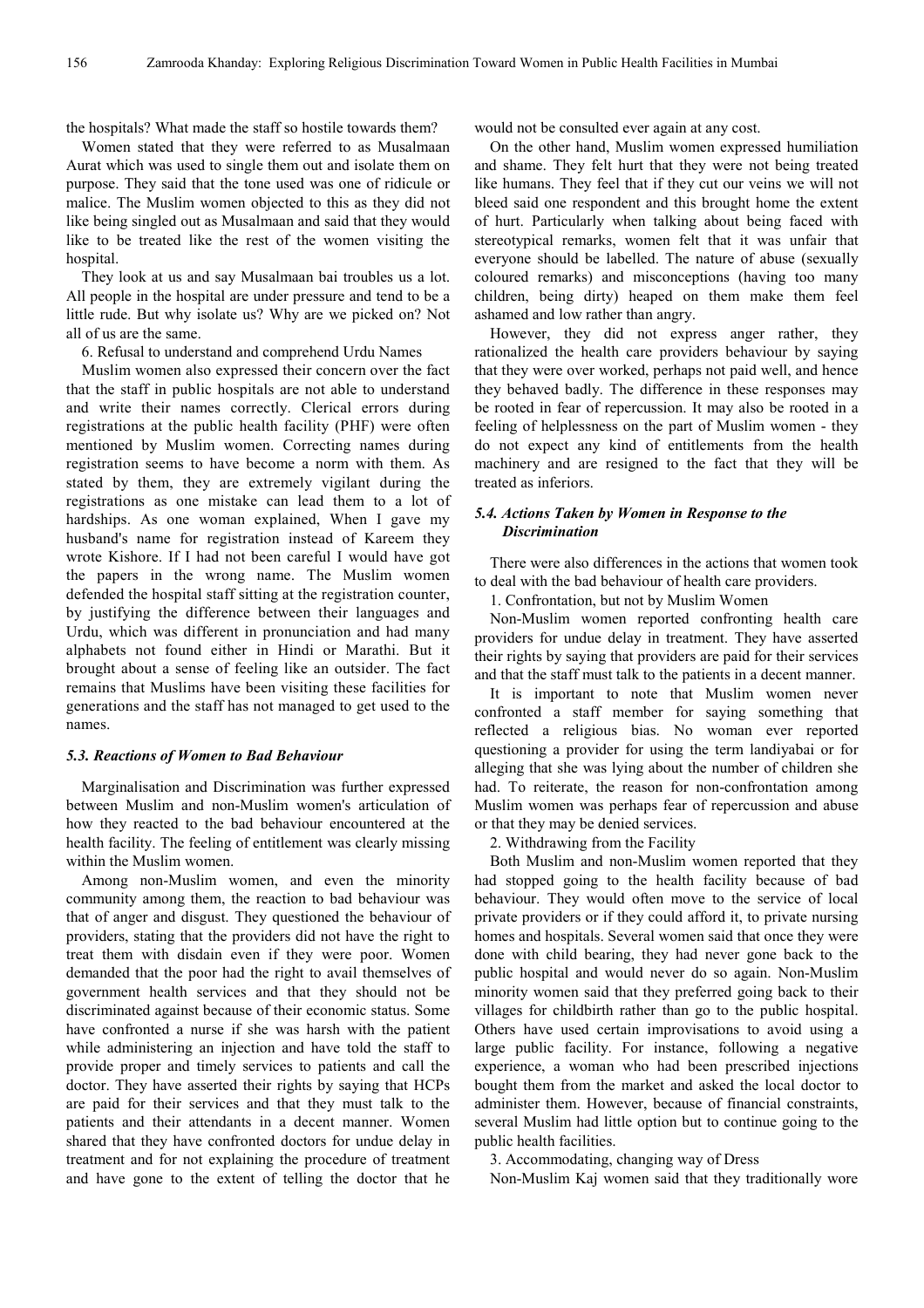lehenga-cholis when then came to Mumbai, but over a period of time, realizing the nature of discrimination that they faced and the taunts, they shifted to wearing sarees. They stated that they gave up their traditional dress to merge into the city to make their lives easier.

Women's clothing, has been identified as a reason for discrimination by Muslim women too, however they have not addressed this tangible characteristic (veil) of their community. In fact in our conversations with women, we found that the veil has been adopted by the younger Maharashtrian Muslims as well, which was not originally a part of their attire. Over the years, the veil has become a contentious issue and it is not easy to question it. While the non-Muslim Kaj women have easily been able to change this aspect, Muslim women are not able to do so. There are geopolitical reasons for why this has been difficult for Muslim women. Globally as well as in India, there is growing evidence which suggests that the anti-Muslim sentiment in society is asserting its identity in various ways, one of which is by controlling women's dress, which is a marker of identity. [19]

At the societal level, both groups of women have undertaken measures for maintenance of hygiene and sanitation. Muslim women in particular have engaged in confrontations with people in society about long term measures such as education, as they feel these will change the behaviour of staff and society towards them.

4. Taking Precautions to not trigger bad Behaviour

Muslim women have shared information on some peculiar actions taken by them. Some who have witnessed and experienced abuse in the labour ward revealed that they made a deliberate attempt not to scream during labour to avoid any form of abuse. Second, they were vigilant about how they spelt their names, and third, they were hesitant to disclose the actual number of children they had.

The sheer nature of these steps undertaken by Muslim women also suggests that these actions have been learnt over time as women have understood the dynamics of a public health facility.

Thus, Muslim women's actions were precautionary unlike Non-Muslim women's responses which were more confrontational. This too reflects the dependence of Muslim women on public facilities as they take steps to avoid any negative experiences, while Non-Muslim women bribe, confront and withdraw.

5. Registering Complaints

With regard to a question on registering a complaint with the authorities for the bad behaviour faced by women, non-Muslim women felt that they should make group complaints about what was happening in health facilities. Though Muslim women's reaction was unanimous in that they all wanted something to be done, they were apprehensive about initiating any action for fear of repercussions. They also believed that complaining about the conduct of the HCPs made the situation worse for them as the staff would turn hostile and future use of the facility would be hampered. In fact, many Muslim women expressed that they had to listen

and suffer in silence as there were times when the staff threatened them of dire consequences, of not giving medicines and not giving the discharge papers. Women were categorical that these were the facilities that they needed, hence, there was no point in spoiling their relationships with the staff.

The difference in the reactions between Muslim and non-Muslim women implied that Muslim women's dependence on the facility demanded that they do not raise their voices and that they suffer in silence. The willingness to question the behaviour of providers on the part of non-Muslim women suggests a certain sense of entitlement, which is clearly missing among Muslim women. Muslim women are also more reluctant to confront bad behaviour or register complaints against the facility for fear of facing worse conditions on the rebound.

### **6. Conclusion and Recommendations**

In this report, we have looked at the status of Muslims in India, specifically Muslim women, the rise in communalism and its impact on Muslim women, and the manner in which this manifests in times of peace in interactions between health care providers and Muslim women. The study has been able to highlight the various barriers that Muslim and non-Muslim women face in accessing health services and the factors that affect their decision-making. The behaviour of staff is one such factor, which Muslim women consider when preferring one provider over another. We looked at the kind of behaviour that all women encounter in health facilities, and how the experiences of Muslim women are different from those of non-Muslim women. The triple burden of being poor, female and Muslim is apparent in how Muslim women are discriminated in health facilities. The playing out of different stereotypes that health care providers harbor about Muslim women, and the manner in which it affects Muslim women has been clearly highlighted in the study. Differences between Muslim and non-Muslim women's reactions to this behaviour of health care providers too have been discussed, including the fact that Muslim women prefer not to confront providers or take action against them for fear of repercussion.

Though women have devised numerous strategies to cope with circumstances in health facilities and society, they cannot be left to it. Health facilities and health care providers should acknowledge that women accessing health facilities are feeling discriminated on the basis of class, caste, language, region and religion and acknowledge that these women who have been forced to pull out of a facility and yet others who stay on because they do not have an option, have rights. Their right to unbiased quality health care has to be honoured.

The right to the highest attainable standard of health care is enshrined in the International Covenant of Economic, Cultural and Social Rights. It has further been elaborated upon in General Comment 14 and at the very minimum, four clear dimensions of this right have been described - health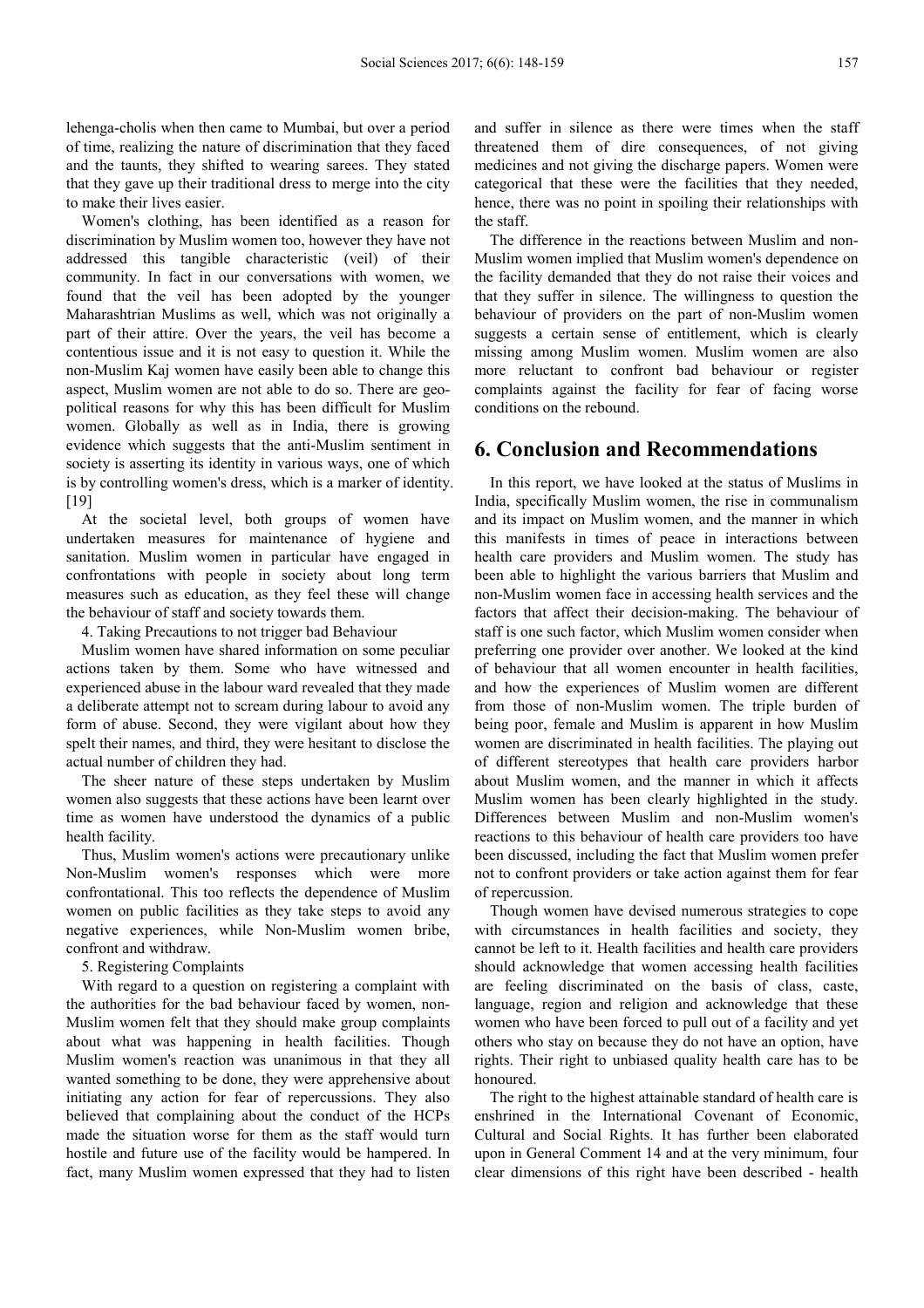care must be available, accessible, acceptable and of good quality. India, being a signatory to the ICESCR has a responsibility to ensure that it is able to provide such health care to all its citizens. While the aspects of availability and accessibility are well recognised, there is need to dwell more on that of 'acceptability'. Acceptability implies that the health services which are provided must be respectful of medical ethics and culturally appropriate. In section 18, General Comment 14 states that health care related goods and services must be free from discrimination on grounds of race, colour, sex, language, religion, political or other opinion, national or social origin, property, birth, physical or mental disability, health status (including HIV/AIDS), sexual orientation and civil, political, social or other status. It is further stressed that discrimination in health care can be accomplished with even minimum resources. [25]

This study has brought to light the many ways in which discriminatory behaviour of health care providers manifests in Muslim women's interactions with the health system. There is need to put several mechanisms in place to ensure that such behaviour is checked and to instill sensitivity among health care providers towards women from the Minority community.

#### *Recommendations*

From the perspective of medical neutrality and ethics, we make the following recommendations to the health facilities and health care providers.

1. At the level of medical and nursing education, a basic understanding of social, economic and cultural inequities in health care in India must form part of undergraduate medical education. It will help build a sense of empathy between patients and providers, and enable providers to understand the socioeconomic conditions of their patients, which has an impact on their health status. This is essential in order to ensure that false stereotypes are not perpetuated by health care providers towards any community.

2. The health system must address these stereotypes and biases of their staff at all levels through sensitization and providing channels for redress. In- service training for existing staff is essential too.

3. There is need to include modules on communication skills into medical education. Behaviour of staff towards all women (both Muslim and non- Muslim) suggests that there is a great need for more respect and dignity on the part of health care providers while dealing with patients.

4. Strict action must be taken to prevent any form of verbal or physical abuse against women. Mechanisms to redress grievances must be strengthened and provisions must be made to ensure that reporting is anonymous and there is no backlash on the complainant.

5. Hospital staff should be more aware of and sensitive to the cultural differences among their patients. Using language that patients understand, taking time to explain procedures and being sensitive to their needs are essential to ensure that patients feel respected.

6. Male and female doctors must be present at all times in hospitals, so that patients can choose to be treated by the gender they prefer.

7. The health system must be cognizant of the various ways in which it excludes persons from discriminated groups, including the presence of religious symbols in public spaces, language used by providers and so on.

### **Local Words: Translations/Glossarys**

Basti: community

Berahmi–Behaviour: without any consideration, not caring for, without understanding, lacking emotion and displaying hatred.

Bhaiyya community: people from Uttar Pradesh and Bihar Bimari: illness

Chidh/jhunjlahat: Frustration and irritation

Dava khanas: clinics

Dandiya: traditional folk dance of Gujarat

Gali: small lane

Ghaghracholi: traditional dress consisting of a long skirt, a blouse and a dupatta

Ghungat: veil

Jalan: not used in its true meaning which means being jealous. Used on the same lines as Chidh.

Jhidki: snub, talk rudely. For instance, if you are unaware and you ask a question to the staff, they tell you something and you don't understand. You ask again and they reply rudely saying why do you come here if you don't know, don't ask the same question again and again. It is similar to the word jhadak in Hindi which means to say or do something rudely intended to shut up or shun away someone.

Kaum: People of the same religion.

Khichav: used in the context of facilities. It means that due to the increasing number of patients in the hospitals, there is pressure on the providers which manifests in their behaviour towards patients.

Mangal Sutra: necklace worn by married women

Mahila Mandal: a cooperative of women

Mohallas: neighbourhoods

Morchas: demonstrations

Tawajja: paying attention to what is being said by someone. For instance, if one is asking a question or is expressing something, the other persons reaction is Tawajja. If he/she is listening or just hearing or completely ignoring what is being said. If one says ki unka tawajja theek nahi hai, it means that they don't listen or react in way that is encouraging to the person. Women explained that it means that they don't care about what we say or express.